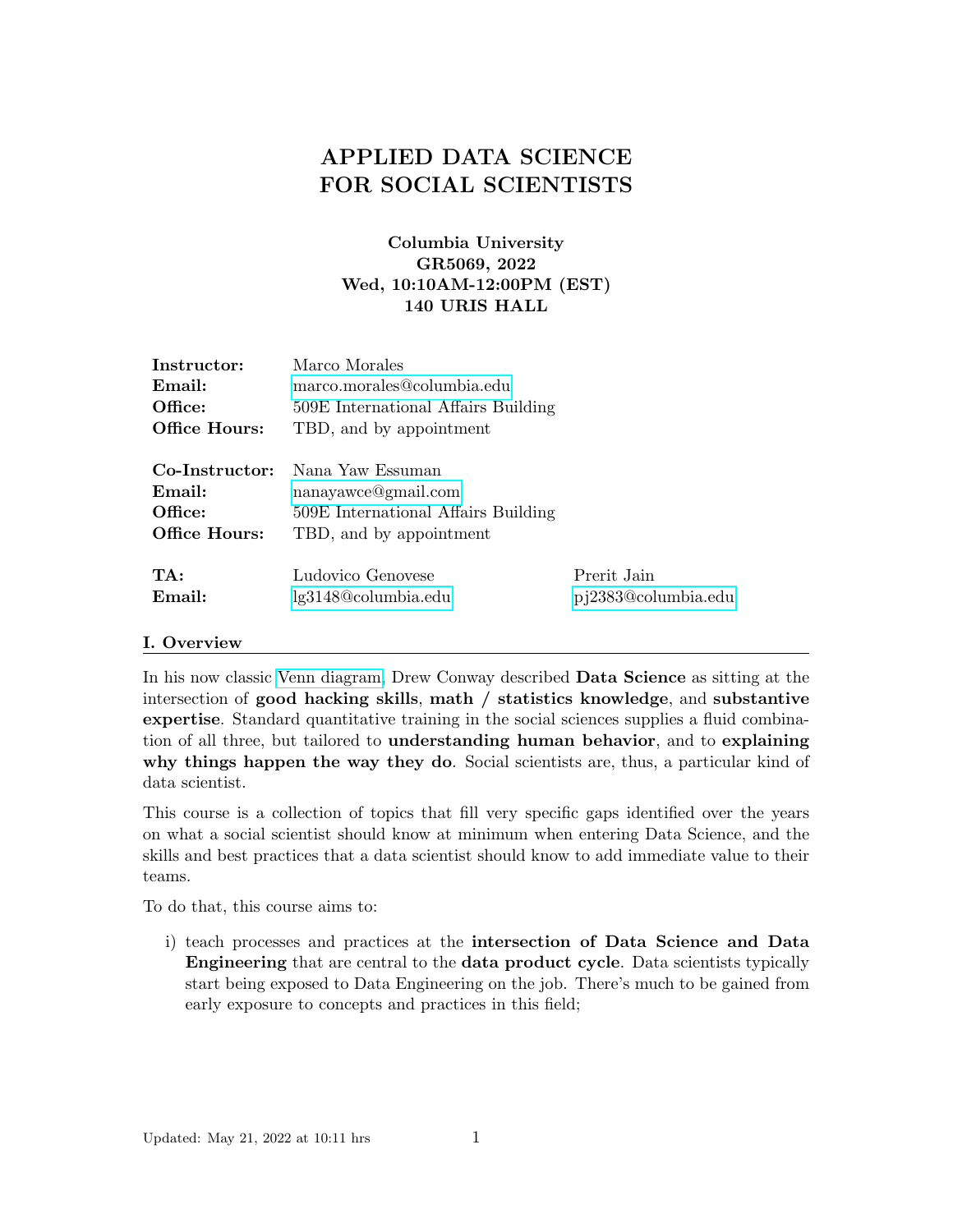- ii) sharpen technical skills not only at fitting models, but particularly at building knowledge and generating insights from the data. While this may seem obvious for a data scientist, it is not always the focus of training;
- iii) train in **working effectively in teams** to build projects and products. Data Science is collaborative in nature and constantly evolving in best practices that enhance efficient workflows. Collaboration for school projects/assignments is vastly different from the highly-structured collaboration that happens in Data Science teams, but is not always the focus of training; and
- iv) enhance soft skills that are key to a successful interaction with business stakeholders. The most important — and often neglected — activity of a data scientist is to obtain expert knowledge from and communicate with non-technical audiences. The greatest insight/project/product is moot if no one outside the Data Science team understands it or its value.

All of these are highly valued skills in the Data Science job market, but not always considered explicitly as part of an integral Data Science curriculum.

**Prerequisites:** it is assumed that students have basic to intermediate knowledge of objectoriented programming — in **[R](https://www.r-project.org/)** or **[Python](https://www.python.org)** — including experience using it for data manipulation, visualizations, and model estimation. Some mathematics, statistics and algebra will also be assumed.

# II. Course Resources

The course will rely on a combination of curated reading materials, recorded lectures, live video-conferencing weekly sessions, in-class workshops and take-home exercises that will leverage the following tools:

- There are no required textbooks for this course. Curated readings for each week's topic, as well as sample code and slides will be available in the course's GitHub repository. Starter code for in-class workshops and take-home exercises will be available in the course's GitHub classroom repository. (Please note that these are  $\frac{two}{100}$ (2) separate repositories!)
- AWS Academy and Databricks will provide a host of free tools to leverage data at scale.
- A Slack workspace for this course will serve as the primary means of written communication before, during and after class, where students can communicate with each other and with instructors

Instructions to get access to GitHub classroom, Databricks, AWS Academy, and Slack will be available for registered students.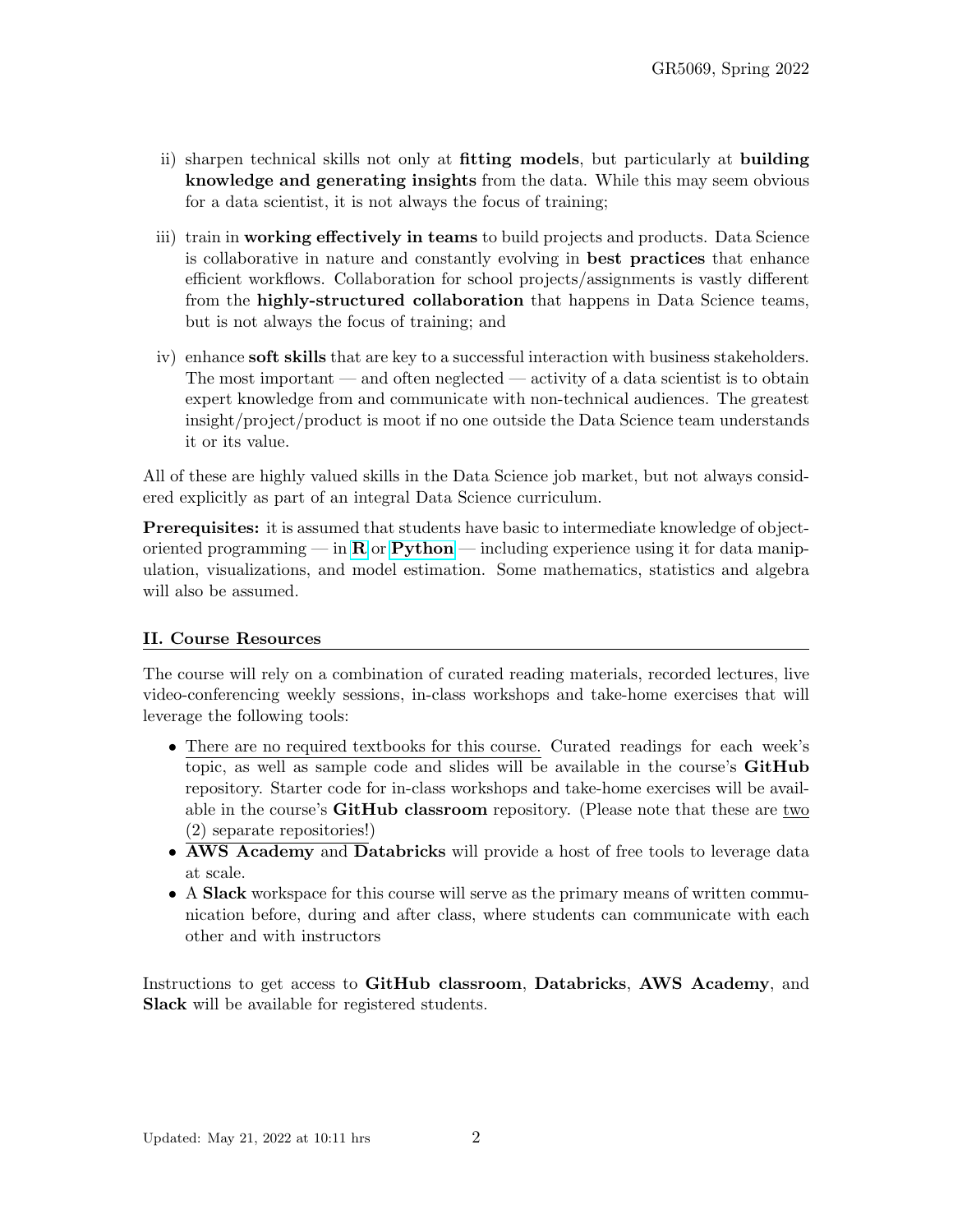By week 2, make sure to have the latest versions of your preferred object-oriented language suite  $(R + RStudio, and/or Anaconda)$  $(R + RStudio, and/or Anaconda)$  $(R + RStudio, and/or Anaconda)$  $(R + RStudio, and/or Anaconda)$  $(R + RStudio, and/or Anaconda)$  $(R + RStudio, and/or Anaconda)$  $(R + RStudio, and/or Anaconda)$ , and [git](https://git-scm.com/) installed on your computer. Sign up for a [GitHub](https://github.com) account if you don't have one already. [Atom](https://atom.io/) is also recommended to simplify your interaction with git and GitHub. Make sure also to have cloned the class repository to your computer.

# III. Course Dynamics

Synchronous Participation vs. Asynchronous Participation: This course is designed to have a combination of synchronous and asynchronous participation to enhance your learning experience. It is our strong expectation that you will participate synchronously when required so that you can benefit fully from your peers and the live instruction. That said, it is completely understandable that your circumstances may make that very difficult, at least on some occasions. Please alert us when that is the case. On those occassions, the synchronous portions can be done asynchronously as well. Likewise, assignments and some forms of participation can also be done asynchronously.

Expectation of Regular Participation and Utilization of Course tools: We will be monitoring student participation and completion of assignments using the corresponding tools throughout the semester. We want to make sure that students are consistently engaged, and if that becomes difficult, that students alert us to their situations.

In preparation for each class:, you should have (i) read, thought about and be prepared to discuss all the curated readings in the course's GitHub repository for the week; (ii) watched the recorded video lecture in Canvas (when available); (iii) posted any questions you have on Slack; and (iv) completed any take-home assignments for that week.

During each live class: we will devote the first 30 mins of the class to answer questions live, clarify concepts, and answer related questions where appropriate. We will spend the remaining 90 minutes of the class in hands-on workshops; have your laptop ready and be prepared to collaborate with your peers.

Students will also be required to complete a number of take-home exercises to be submitted individually or in groups throughout the semester.

## IV. Course requirements

The grade for this course will depend on the fulfillment of the following requirements:

(i) Attendance & Class Participation  $(20\%)$ : students are required to attend and actively participate in class exercises and discussions. Note that you will not obtain this 20% unless you actively participate on every session.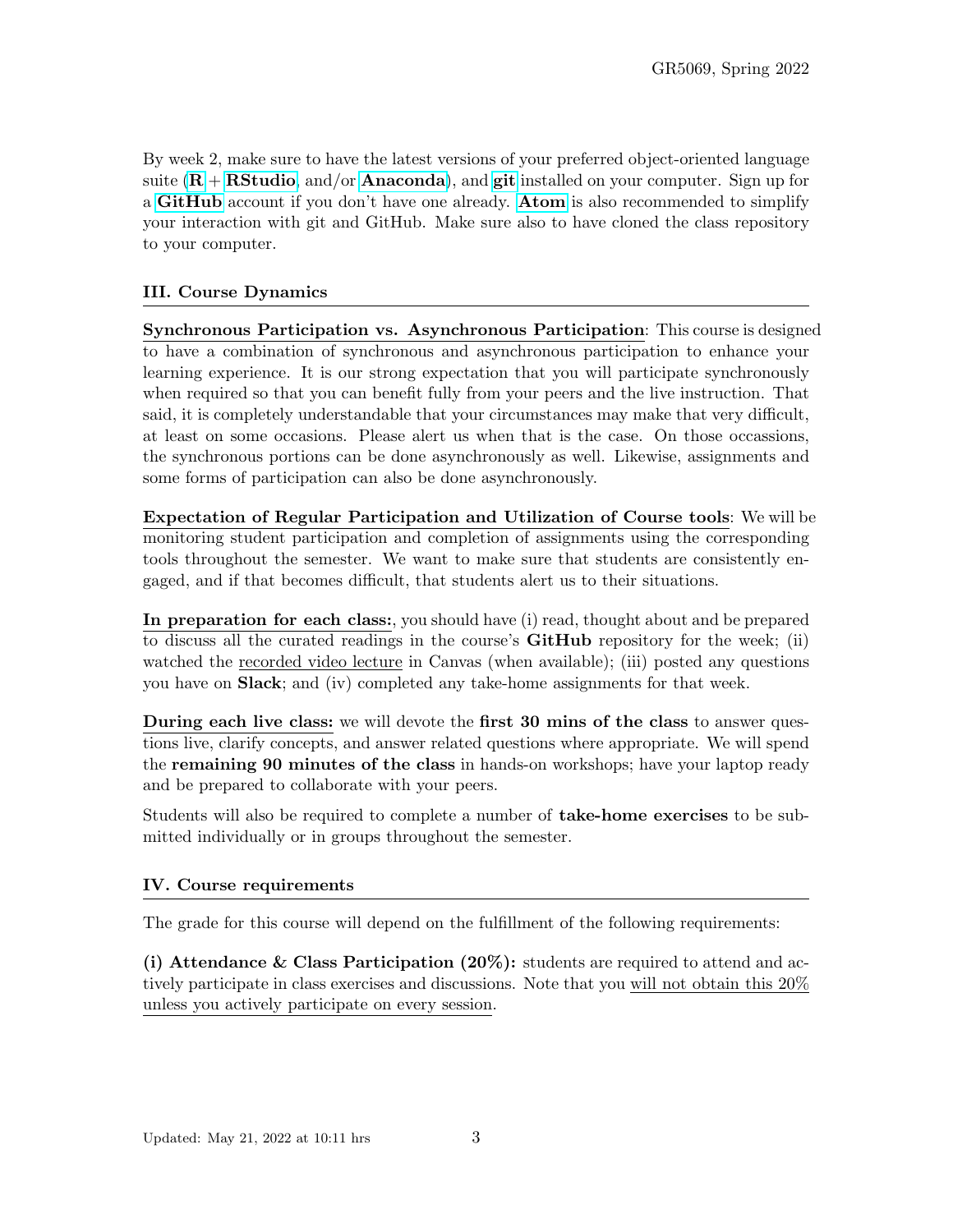(ii) Take-home exercises (80%): students will receive exercises to enhance the learning process, and to serve as the basis for guided training

Late Submission Policy: All class assignments are expected to be submitted on the due date. For every day after the submission date, 10% of the maximum grade will be deducted from the score.

#### V. Course Outline

## Fundamentals and Best Practices

#### WEEK 1 - OVERVIEW: DS & DE PERSPECTIVES

Introduction to data science and data engineering. Levels of engagement of data engineering on data science processes.

#### WEEK 2 - WORKSHOP: VERSION CONTROL AND GITHUB

Understanding version control. Git on training wheels. GitHub and project collaboration. Some fun tricks, some necessary tricks.

## WEEK 3 - WORKSHOP: SETTING UP PROJECTS: DS & DE PERSPEC-TIVES

Portable and reproducible projects: how to do it? The Cookie-Cutter way, and why? DS projects from an engineering perspective - how and where (a cloud computing perspective).

#### WEEK 4 - WORKSHOP: CODING ETIQUETTE

Not all code is created equal. Common faults when social scientists code. Getting closer to production-grade code. Appropriate messages when committing your code. Documentation and what that looks like.

## Applications

#### WEEK 5 - WORKSHOP: DATA PIPELINE IN PRACTICE

Data Extraction. Data Transformation. Data aggregation. Data Storage.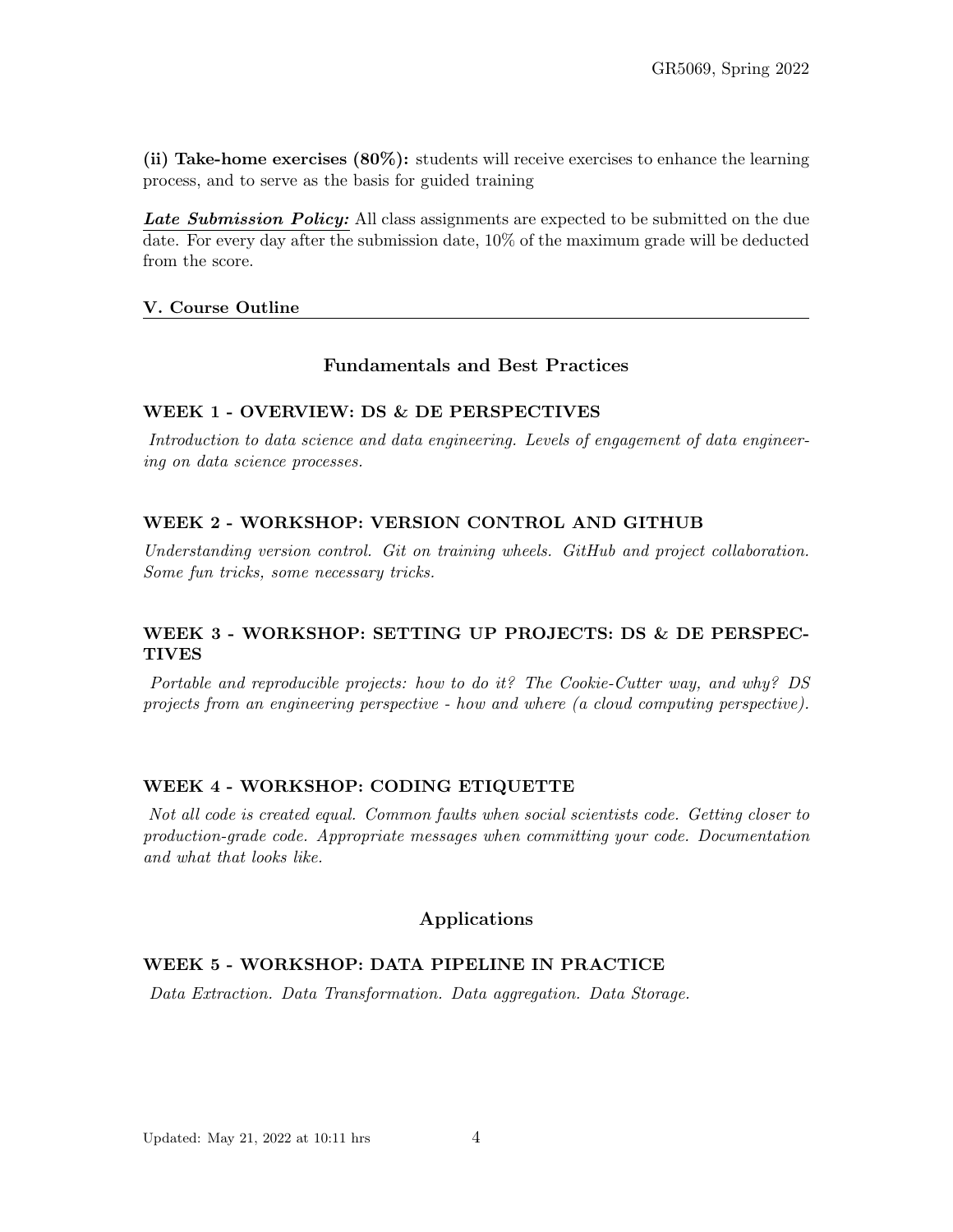## WEEK 6 - WORKSHOP: MISSING DATA AND DATA QUALITY

Automating data quality checks. How checks work and how to find faulty data. Missing data, implications and solutions.

# WEEK 7 - WORKSHOP: MODEL DEPLOYMENT, MODEL VERSIONING. WORKING ENVIRONMENTS (DEV, STAGING, PROD)

Batch models. Real-time models. Model monitoring and logging. Maintaining appropriate GitHub workflows. Model versioning.

## WEEK 8 - ACADEMIC HOLIDAY

#### WEEK 9 - WORKSHOP: INTERACTIVE WORKING SESSION

Working in a collaborative environment. Working on a classmate's GitHub repo

#### WEEK 10 - EXPLANATION VS PREDICTION

A common confusion: explanatory models  $\neq$  predictive models. Distinguishing one from the other, strengths and limitations. Predictive models: classification and forecasting. When to use each? How to use each? When not to use them?

## WEEK 11 - WORKSHOP: MODEL EVALUATION

Evaluating models for Production. Evaluating models in Production.

## Data Science Outputs

#### WEEK 12 - WORKSHOP: DATA VISUALIZATIONS

Cognitive foundations of data visualization. Building appropriate visualizations for a specific purpose and audience. Storytelling with data. Some best practices for data visualization. Data visualization for non-technical audiences.

#### WEEK 13 - WORKFLOW COLLABORATION

Understanding how to work collaboratively within a data-driven organization, and knowing the roles and responsibilities of Data Engineers and Data Scientists.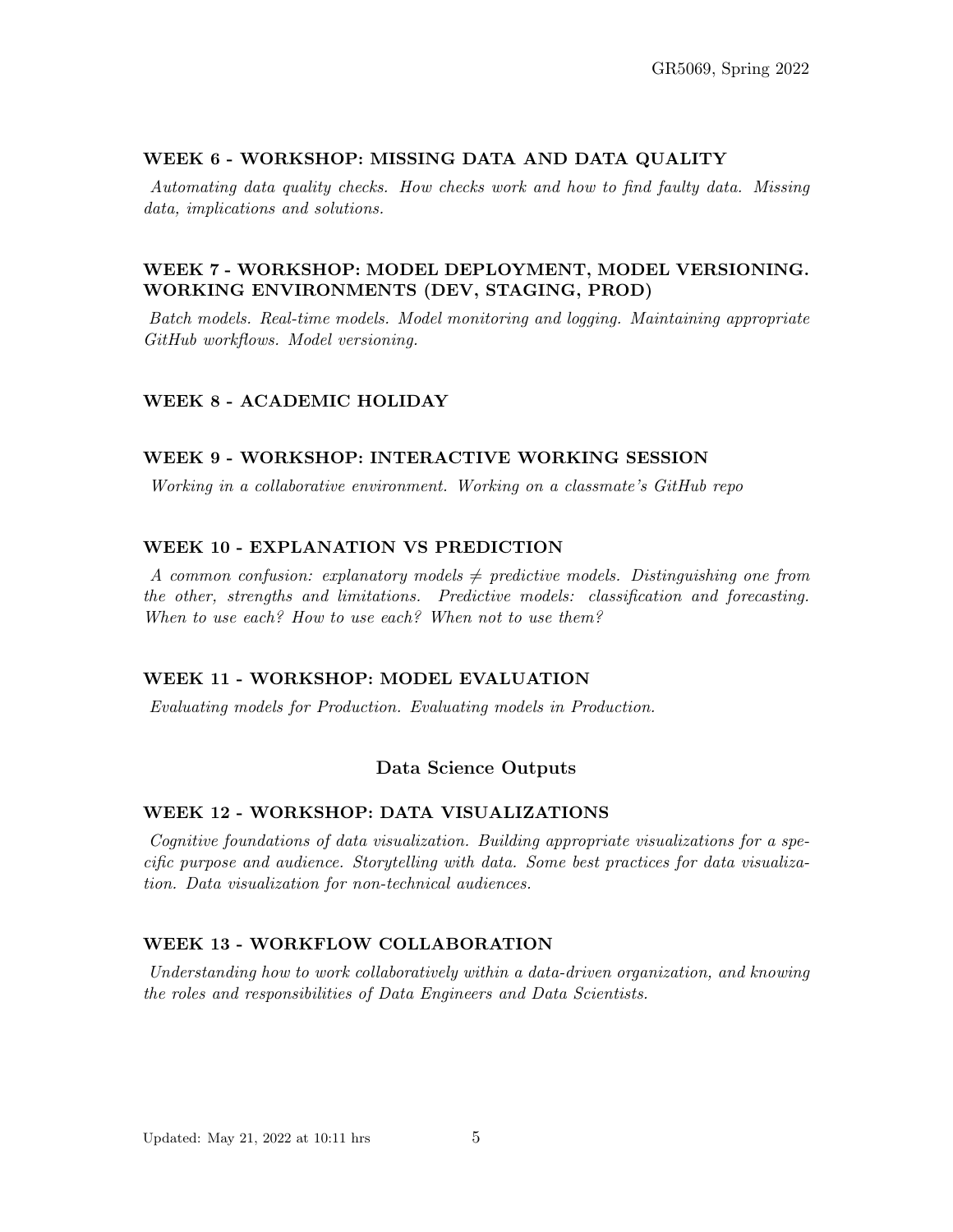## WEEK 14 - PRESENTING RESULTS TO BUSINESS STAKEHOLDERS

Make sure you are answering the right question! Storytelling with decks. Elements for a successful "deck". Who's afraid of the big bad graph? One-liners are good headliners. What to include and for whom.